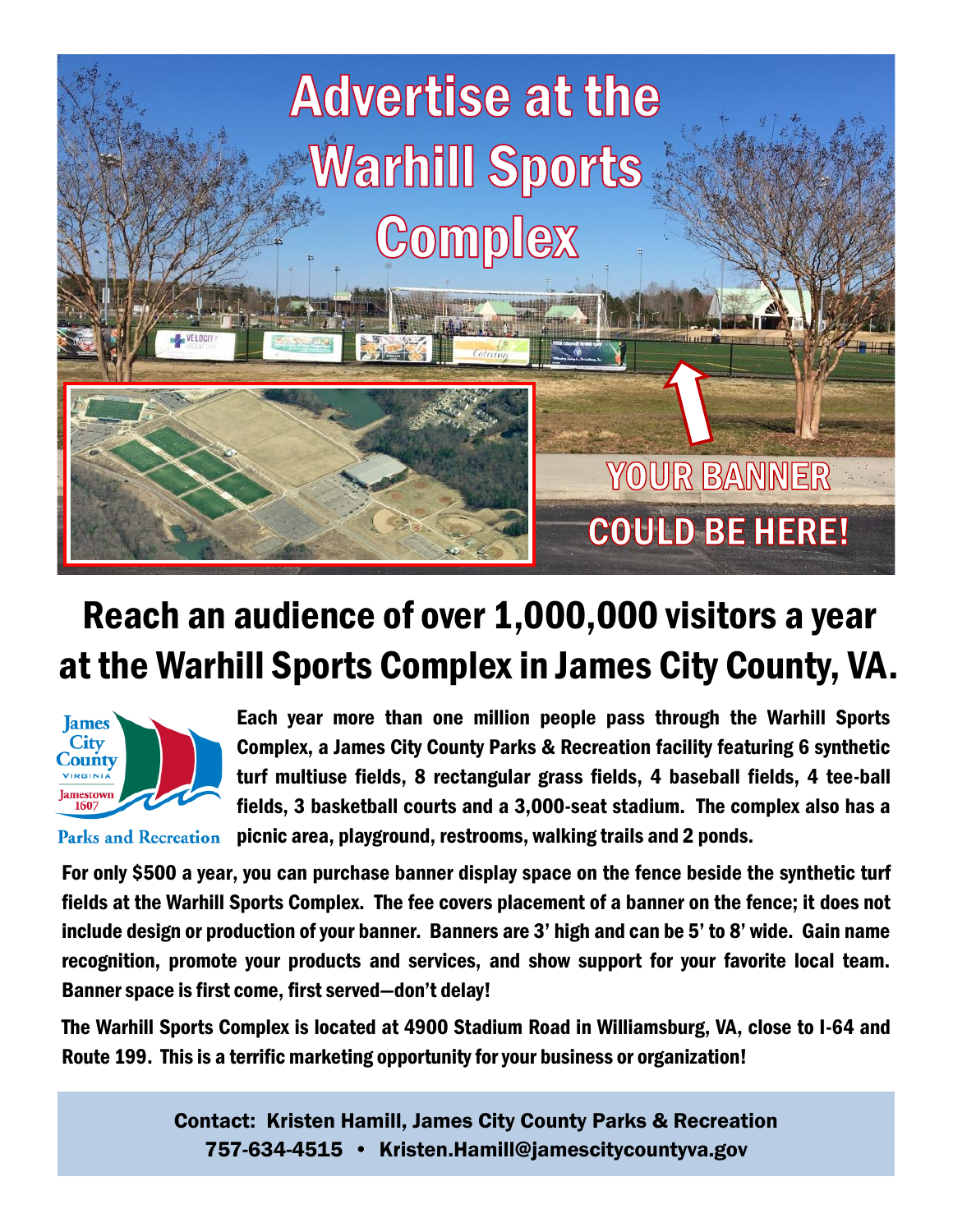

# Reach an audience of over 72,000 people a year at Sanford B. Wanner Stadium in James City County, VA.



Wanner Stadium is the state-of-the-art centerpiece of Warhill Sports Complex. The stadium seats 3,000 and hosts many regional and national tournaments and programs including Football University and the National Softball Association World Series. Wanner Stadium is also home to school and community athletic

**Parks and Recreation** competitions, sports camps, special events and training exercises.

For only \$500 a year, you can purchase banner display space at the stadium. The fee covers placement of a 36" x 96" banner on the stadium fence; it does not include design or production of your banner. Gain name recognition, promote your products and services, and show support for your favorite local team. Banner space is first come, first served—don't delay!

Wanner Stadium is located at 4900 Stadium Road in Williamsburg, VA, close to I-64 and Route 199. Each year more than a million people pass through the Warhill Sports Complex with 72,000 attending events inside the stadium. This is a terrific marketing opportunity for your business or organization!

> Contact: Kristen Hamill, James City County Parks & Recreation 757-634-4515 • Kristen.Hamill@jamescitycountyva.gov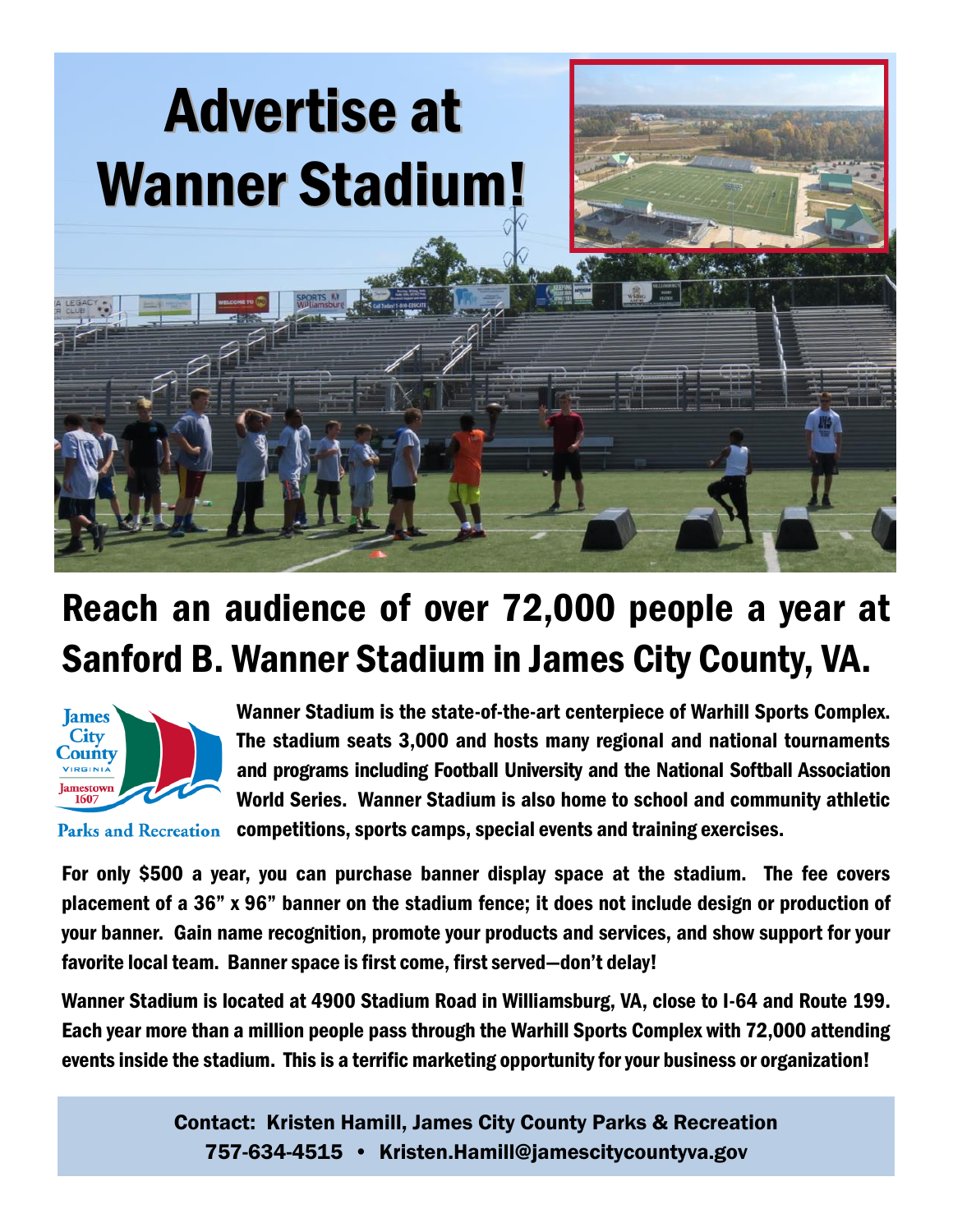This **Banner Space Purchase Order**, along with the accompanying Policies, Terms and Conditions, is a legally binding contract between the Advertiser and James City County. The parties agree that the provisions are binding upon the parties, their employees, agents, heirs, successors and assigns.



The parties further agree that this replaces any previous agreements or understandings between the two parties. The provisions of the Banner Space Purchase Order and Advertising Policies, Terms and Conditions may only be changed by written agreement between all parties. James City County will not be bound by conditions, printed or otherwise, appearing on the Banner Space Purchase Order or copy instructions when those conditions conflict with James City County advertising policies, terms, conditions or rates.

| Payment by cash, check or credit card must be received with this completed form to reserve banner space.                                                                                                                                                                                                                         |  |                 |                                                                                                                              |                                                                                                   |
|----------------------------------------------------------------------------------------------------------------------------------------------------------------------------------------------------------------------------------------------------------------------------------------------------------------------------------|--|-----------------|------------------------------------------------------------------------------------------------------------------------------|---------------------------------------------------------------------------------------------------|
|                                                                                                                                                                                                                                                                                                                                  |  |                 |                                                                                                                              |                                                                                                   |
|                                                                                                                                                                                                                                                                                                                                  |  |                 |                                                                                                                              |                                                                                                   |
|                                                                                                                                                                                                                                                                                                                                  |  |                 |                                                                                                                              |                                                                                                   |
|                                                                                                                                                                                                                                                                                                                                  |  |                 |                                                                                                                              |                                                                                                   |
|                                                                                                                                                                                                                                                                                                                                  |  |                 |                                                                                                                              |                                                                                                   |
| <b>BANNER PLACEMENT REQUEST</b>                                                                                                                                                                                                                                                                                                  |  |                 |                                                                                                                              |                                                                                                   |
|                                                                                                                                                                                                                                                                                                                                  |  |                 | Location $\Box$ Sanford B. Wanner Stadium, Warhill Sports Complex $\Box$ Synthetic multiuse fields at Warhill Sports Complex |                                                                                                   |
|                                                                                                                                                                                                                                                                                                                                  |  |                 |                                                                                                                              |                                                                                                   |
| Deliver your banner to the Warhill Sports Complex (call 757-634-4515 to schedule your drop-off time) or mail banner to Parks<br>& Recreation, attn: Kristen Hamill, 5340 Palmer Lane, Suite 1A, Williamsburg, VA 23188.                                                                                                          |  |                 |                                                                                                                              |                                                                                                   |
| <b>PAYMENT INFORMATION</b>                                                                                                                                                                                                                                                                                                       |  |                 |                                                                                                                              |                                                                                                   |
| Please pay by check (payable to James City County Treasurer), Visa, Mastercard, American Express, Discover, cash or money<br>order. In the memo area of your check, please write WSC Banner. Please note, a 2.95% convenience fee is added to all<br>credit/debit transactions.                                                  |  |                 |                                                                                                                              |                                                                                                   |
| Amount Due $\zeta$ 500.00 $\Box$ Cash                                                                                                                                                                                                                                                                                            |  | $\square$ Check | $\Box$ Charge                                                                                                                |                                                                                                   |
| I authorize James City County to charge: □ MasterCard □ Visa □ Discover □ American Express                                                                                                                                                                                                                                       |  |                 |                                                                                                                              |                                                                                                   |
|                                                                                                                                                                                                                                                                                                                                  |  |                 |                                                                                                                              |                                                                                                   |
|                                                                                                                                                                                                                                                                                                                                  |  |                 |                                                                                                                              |                                                                                                   |
| I have read and understand the Banner Space Purchase Order and the Advertising Policies, Terms and Conditions and agree<br>to abide by these provisions. I understand that a breach of such provisions could result in the rejection of a proposed<br>banner, withdrawal of a previously accepted banner, and loss of fees paid. |  |                 |                                                                                                                              |                                                                                                   |
|                                                                                                                                                                                                                                                                                                                                  |  |                 | Deliver or                                                                                                                   | Julie Northcott-Wilson                                                                            |
| Signature                                                                                                                                                                                                                                                                                                                        |  | Date            | mail your<br>payment<br>& form to:                                                                                           | James City County Parks & Recreation<br>5320 Palmer Lane, Suite 2A<br>Williamsburg, VA 23188-2674 |
| Advertiser/Company                                                                                                                                                                                                                                                                                                               |  |                 |                                                                                                                              | Tel. 757-259-5412, fax 757-259-5420                                                               |
|                                                                                                                                                                                                                                                                                                                                  |  |                 |                                                                                                                              | For Office Use: Date Received Household Number RecTrac Receipt#                                   |
| Banner Expiration Date<br><b>Banner Installation Date</b>                                                                                                                                                                                                                                                                        |  |                 |                                                                                                                              |                                                                                                   |
|                                                                                                                                                                                                                                                                                                                                  |  |                 |                                                                                                                              |                                                                                                   |